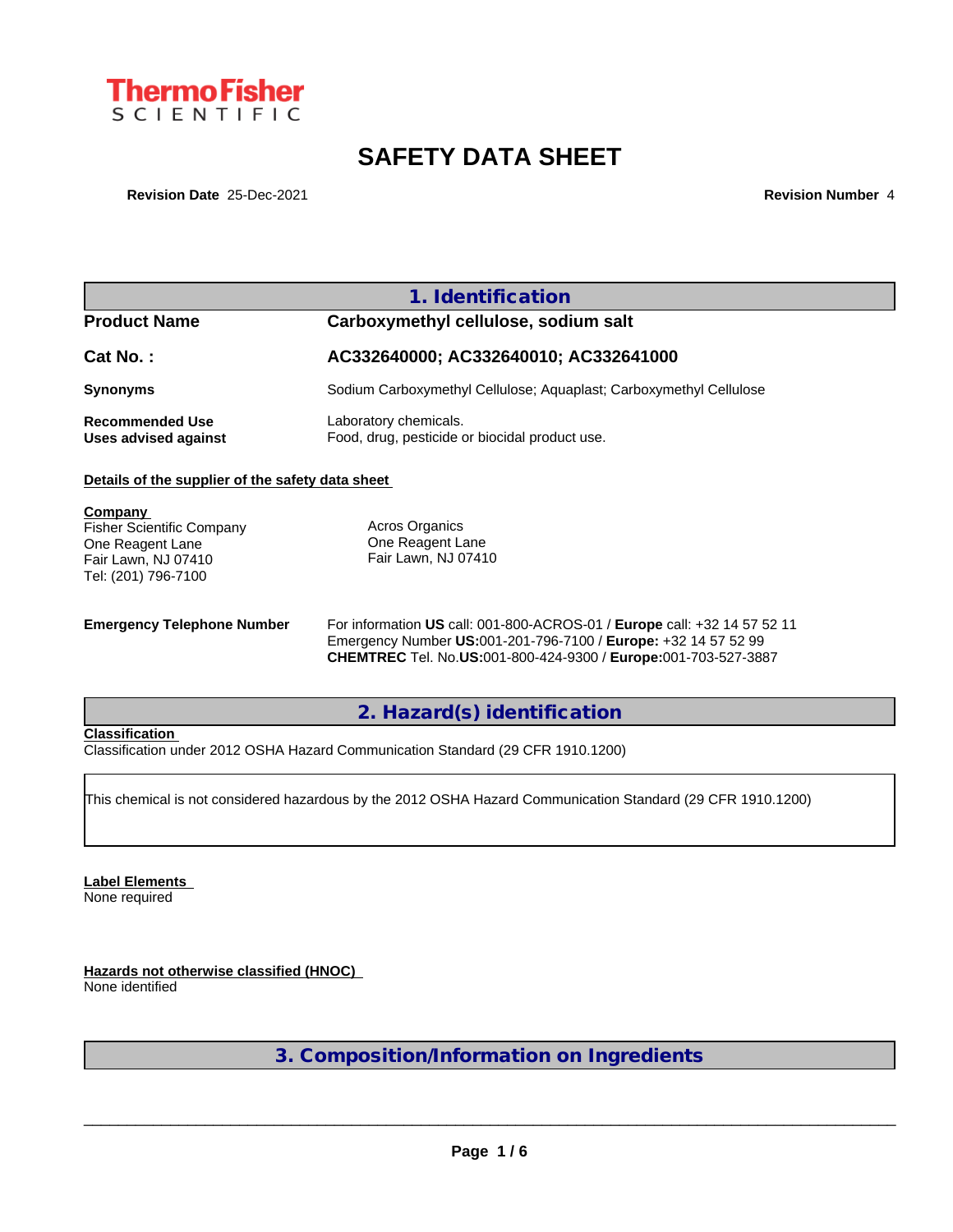| <b>Component</b>                                                                                                                                                                                                                                                                                 |                                                                    |                                                | <b>CAS No</b>                                                                | Weight %                                                                                     |
|--------------------------------------------------------------------------------------------------------------------------------------------------------------------------------------------------------------------------------------------------------------------------------------------------|--------------------------------------------------------------------|------------------------------------------------|------------------------------------------------------------------------------|----------------------------------------------------------------------------------------------|
| Sodium carboxymethyl cellulose                                                                                                                                                                                                                                                                   | 9004-32-4<br>100                                                   |                                                |                                                                              |                                                                                              |
|                                                                                                                                                                                                                                                                                                  |                                                                    | 4. First-aid measures                          |                                                                              |                                                                                              |
| <b>Eye Contact</b>                                                                                                                                                                                                                                                                               | medical attention.                                                 |                                                |                                                                              | Rinse immediately with plenty of water, also under the eyelids, for at least 15 minutes. Get |
| <b>Skin Contact</b>                                                                                                                                                                                                                                                                              |                                                                    | clothes and shoes. Get medical attention.      |                                                                              | Wash off immediately with soap and plenty of water while removing all contaminated           |
| <b>Inhalation</b>                                                                                                                                                                                                                                                                                |                                                                    | respiration. Get medical attention.            |                                                                              | Remove from exposure, lie down. Remove to fresh air. If not breathing, give artificial       |
| Ingestion                                                                                                                                                                                                                                                                                        |                                                                    | Clean mouth with water. Get medical attention. |                                                                              |                                                                                              |
| Most important symptoms and<br>effects                                                                                                                                                                                                                                                           | No information available.                                          |                                                |                                                                              |                                                                                              |
| <b>Notes to Physician</b>                                                                                                                                                                                                                                                                        | Treat symptomatically                                              |                                                |                                                                              |                                                                                              |
|                                                                                                                                                                                                                                                                                                  |                                                                    | 5. Fire-fighting measures                      |                                                                              |                                                                                              |
| <b>Suitable Extinguishing Media</b>                                                                                                                                                                                                                                                              |                                                                    |                                                | Water spray. Carbon dioxide (CO <sub>2</sub> ). Dry chemical. Chemical foam. |                                                                                              |
| <b>Unsuitable Extinguishing Media</b>                                                                                                                                                                                                                                                            | No information available                                           |                                                |                                                                              |                                                                                              |
| <b>Flash Point</b><br>Method -                                                                                                                                                                                                                                                                   | No information available<br>No information available               |                                                |                                                                              |                                                                                              |
| <b>Autoignition Temperature</b>                                                                                                                                                                                                                                                                  | 370 °C / 698 °F                                                    |                                                |                                                                              |                                                                                              |
| <b>Explosion Limits</b><br><b>Upper</b><br>Lower<br>Sensitivity to Mechanical Impact No information available<br><b>Sensitivity to Static Discharge</b>                                                                                                                                          | No data available<br>No data available<br>No information available |                                                |                                                                              |                                                                                              |
| Specific Hazards Arising from the Chemical<br>Keep product and empty container away from heat and sources of ignition.                                                                                                                                                                           |                                                                    |                                                |                                                                              |                                                                                              |
| <b>Hazardous Combustion Products</b><br>Carbon monoxide (CO). Carbon dioxide (CO2).<br><b>Protective Equipment and Precautions for Firefighters</b><br>As in any fire, wear self-contained breathing apparatus pressure-demand, MSHA/NIOSH (approved or equivalent) and full<br>protective gear. |                                                                    |                                                |                                                                              |                                                                                              |
| <u>NFPA</u><br>Health<br>0                                                                                                                                                                                                                                                                       | <b>Flammability</b><br>1                                           |                                                | <b>Instability</b><br>0                                                      | <b>Physical hazards</b><br>N/A                                                               |
|                                                                                                                                                                                                                                                                                                  |                                                                    |                                                | 6. Accidental release measures                                               |                                                                                              |
| <b>Personal Precautions</b><br><b>Environmental Precautions</b>                                                                                                                                                                                                                                  |                                                                    |                                                | See Section 12 for additional Ecological Information.                        | Ensure adequate ventilation. Use personal protective equipment as required.                  |
| Methods for Containment and Clean Sweep up and shovel into suitable containers for disposal.<br>Up                                                                                                                                                                                               |                                                                    |                                                |                                                                              |                                                                                              |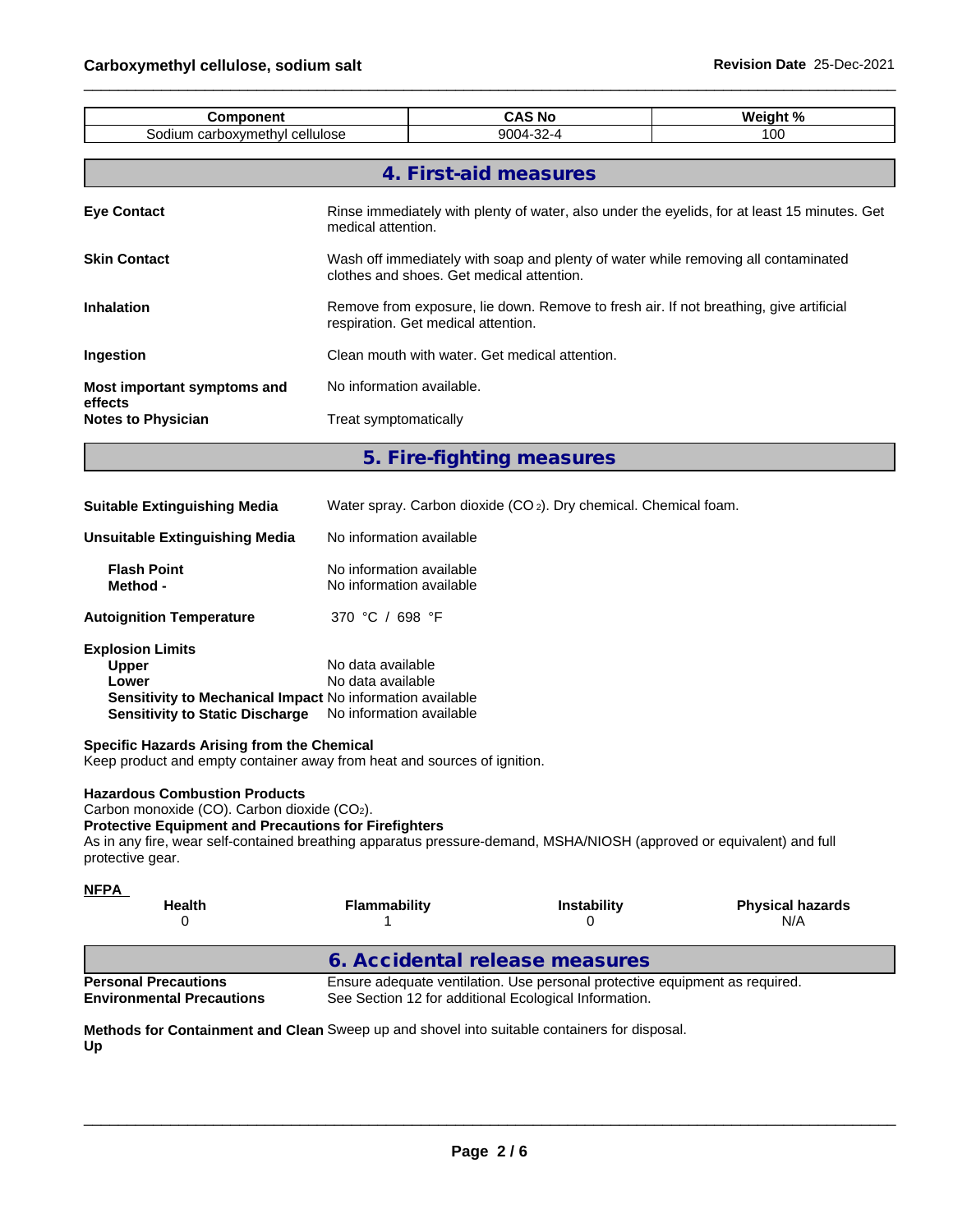|                                      | 7. Handling and storage                                                                                                                                                           |  |  |  |  |  |
|--------------------------------------|-----------------------------------------------------------------------------------------------------------------------------------------------------------------------------------|--|--|--|--|--|
| <b>Handling</b>                      | Avoid contact with skin and eyes. Do not breathe dust.                                                                                                                            |  |  |  |  |  |
| Storage.                             | Keep in a dry, cool and well-ventilated place. Keep container tightly closed.                                                                                                     |  |  |  |  |  |
|                                      | 8. Exposure controls / personal protection                                                                                                                                        |  |  |  |  |  |
| <b>Exposure Guidelines</b>           | This product does not contain any hazardous materials with occupational exposure<br>limitsestablished by the region specific regulatory bodies.                                   |  |  |  |  |  |
| <b>Engineering Measures</b>          | None under normal use conditions.                                                                                                                                                 |  |  |  |  |  |
| <b>Personal Protective Equipment</b> |                                                                                                                                                                                   |  |  |  |  |  |
| <b>Eye/face Protection</b>           | Wear appropriate protective eyeglasses or chemical safety goggles as described by<br>OSHA's eye and face protection regulations in 29 CFR 1910.133 or European Standard<br>EN166. |  |  |  |  |  |
| Skin and body protection             | Wear appropriate protective gloves and clothing to prevent skin exposure.                                                                                                         |  |  |  |  |  |
| <b>Respiratory Protection</b>        | No protective equipment is needed under normal use conditions.                                                                                                                    |  |  |  |  |  |
| <b>Hygiene Measures</b>              | Handle in accordance with good industrial hygiene and safety practice.                                                                                                            |  |  |  |  |  |

## **9. Physical and chemical properties**

| <b>Physical State</b>                   | Powder Solid             |
|-----------------------------------------|--------------------------|
| Appearance                              | Beige                    |
| Odor                                    | <b>Odorless</b>          |
| <b>Odor Threshold</b>                   | No information available |
| рH                                      | 6.5-8 1% ag.sol          |
| <b>Melting Point/Range</b>              | 300 °C / 572 °F          |
| <b>Boiling Point/Range</b>              | No information available |
| <b>Flash Point</b>                      | No information available |
| <b>Evaporation Rate</b>                 | Not applicable           |
| Flammability (solid,gas)                | No information available |
| <b>Flammability or explosive limits</b> |                          |
| Upper                                   | No data available        |
| Lower                                   | No data available        |
| <b>Vapor Pressure</b>                   | No information available |
| <b>Vapor Density</b>                    | Not applicable           |
| <b>Specific Gravity</b>                 | No information available |
| <b>Solubility</b>                       | No information available |
| Partition coefficient; n-octanol/water  | No data available        |
| <b>Autoignition Temperature</b>         | 370 °C / 698 °F          |
| <b>Decomposition Temperature</b>        | No information available |
| <b>Viscosity</b>                        | Not applicable           |
|                                         |                          |

# **10. Stability and reactivity**

| <b>Reactive Hazard</b>     | None known, based on information available |
|----------------------------|--------------------------------------------|
| <b>Stability</b>           | Stable.                                    |
| <b>Conditions to Avoid</b> | Incompatible products.                     |
| Incompatible Materials     | Strong oxidizing agents                    |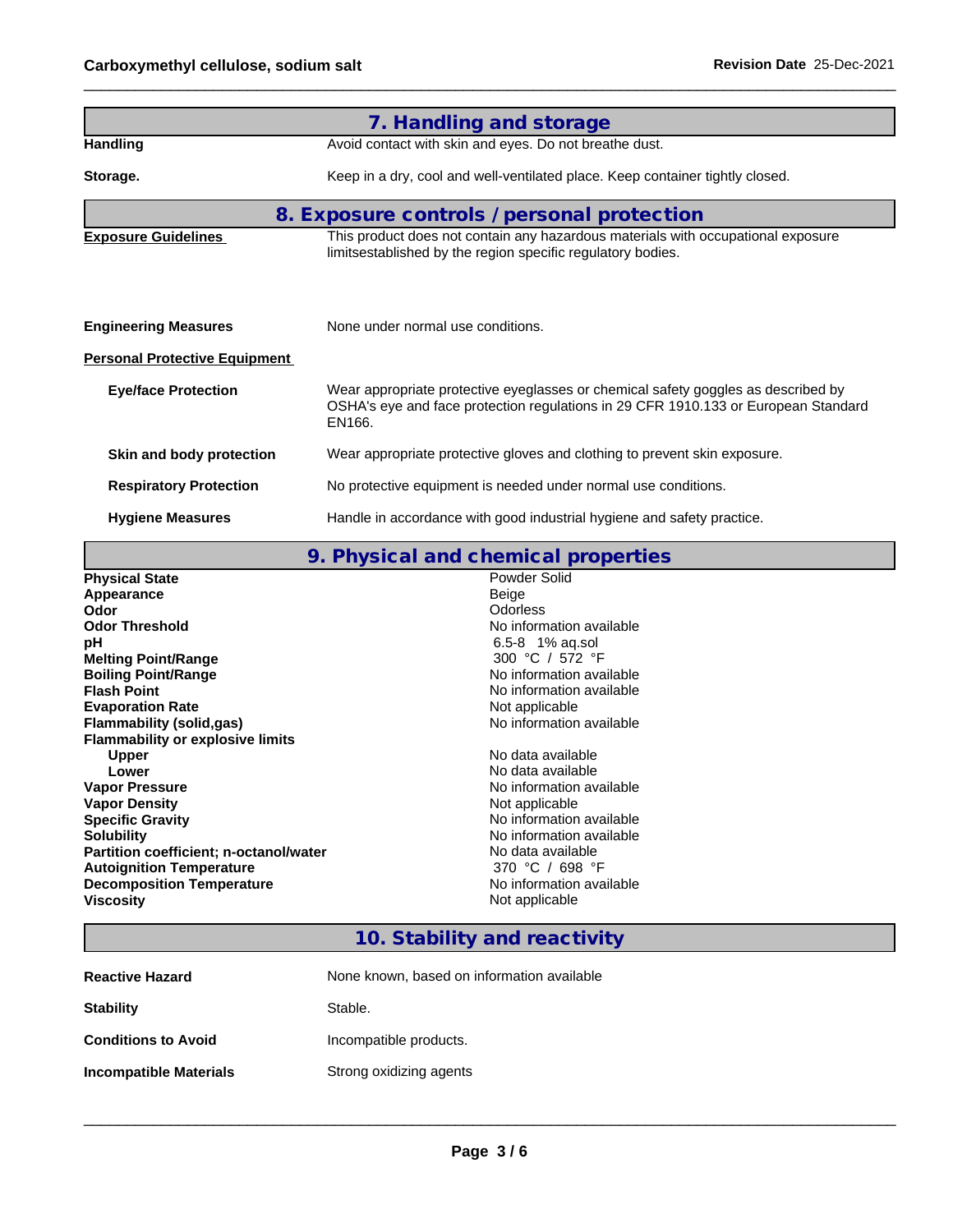**Hazardous Decomposition Products** Carbon monoxide (CO), Carbon dioxide (CO2)

| Hazardous Polymerization | No information available. |
|--------------------------|---------------------------|
|                          |                           |

**Hazardous Reactions** None under normal processing.

**11. Toxicological information**

**Acute Toxicity**

**Product Information** No acute toxicity information is available for this product **Oral LD50** Based on ATE data, the classification criteria are not met. ATE > 2000 mg/kg.<br>**Permal LD50** Based on ATE data, the classification criteria are not met. ATE > 2000 mg/kg.

| <b>Dermal LD50</b>                 | Based on ATE data, the classification criteria are not met. ATE $>$ 2000 mg/kg. |                    |                                           |  |  |
|------------------------------------|---------------------------------------------------------------------------------|--------------------|-------------------------------------------|--|--|
| <b>Mist LC50</b>                   | Based on ATE data, the classification criteria are not met. ATE > 5 mg/l.       |                    |                                           |  |  |
| <b>Component Information</b>       |                                                                                 |                    |                                           |  |  |
| Component                          | LD50 Oral                                                                       | <b>LD50 Dermal</b> | <b>LC50 Inhalation</b>                    |  |  |
| Sodium carboxymethyl cellulose     | $LD50 = 27000$ mg/kg (Rat)                                                      | Not listed         | $LC50 > 5800$ mg/m <sup>3</sup> (Rat) 4 h |  |  |
| <b>Toxicologically Synergistic</b> | No information available                                                        |                    |                                           |  |  |
| <b>Products</b>                    |                                                                                 |                    |                                           |  |  |

**Delayed and immediate effects as well as chronic effects from short and long-term exposure**

| <b>Irritation</b> | No information available |
|-------------------|--------------------------|
|                   |                          |

**Sensitization** No information available

Carcinogenicity The table below indicates whether each agency has listed any ingredient as a carcinogen.

| Component                                                                     | <b>CAS No</b> | <b>IARC</b>               | <b>NTP</b>                 | <b>ACGIH</b>                                                   | <b>OSHA</b> | <b>Mexico</b> |
|-------------------------------------------------------------------------------|---------------|---------------------------|----------------------------|----------------------------------------------------------------|-------------|---------------|
| Sodium carboxymethyl<br>cellulose                                             | 9004-32-4     | Not listed                | Not listed                 | Not listed                                                     | Not listed  | Not listed    |
| <b>Mutagenic Effects</b>                                                      |               | No information available  |                            |                                                                |             |               |
| <b>Reproductive Effects</b>                                                   |               | No information available. |                            |                                                                |             |               |
| <b>Developmental Effects</b>                                                  |               | No information available. |                            |                                                                |             |               |
| <b>Teratogenicity</b>                                                         |               | No information available. |                            |                                                                |             |               |
| STOT - single exposure<br><b>STOT - repeated exposure</b>                     |               | None known<br>None known  |                            |                                                                |             |               |
| <b>Aspiration hazard</b>                                                      |               | No information available  |                            |                                                                |             |               |
| <b>Symptoms / effects, both acute and No information available</b><br>delayed |               |                           |                            |                                                                |             |               |
| <b>Endocrine Disruptor Information</b>                                        |               | No information available  |                            |                                                                |             |               |
| <b>Other Adverse Effects</b>                                                  |               |                           |                            | The toxicological properties have not been fully investigated. |             |               |
|                                                                               |               |                           | 12. Ecological information |                                                                |             |               |
| <b>Ecotoxicity</b>                                                            |               |                           |                            |                                                                |             |               |

| Ecotoxicity |  |  |
|-------------|--|--|
|             |  |  |
|             |  |  |

| <b>Persistence and Degradability</b> | Soluble in water Persistence is unlikely based on information available. |
|--------------------------------------|--------------------------------------------------------------------------|
| <b>Bioaccumulation/Accumulation</b>  | No information available.                                                |
| <b>Mobility</b>                      | Will likely be mobile in the environment due to its water solubility.    |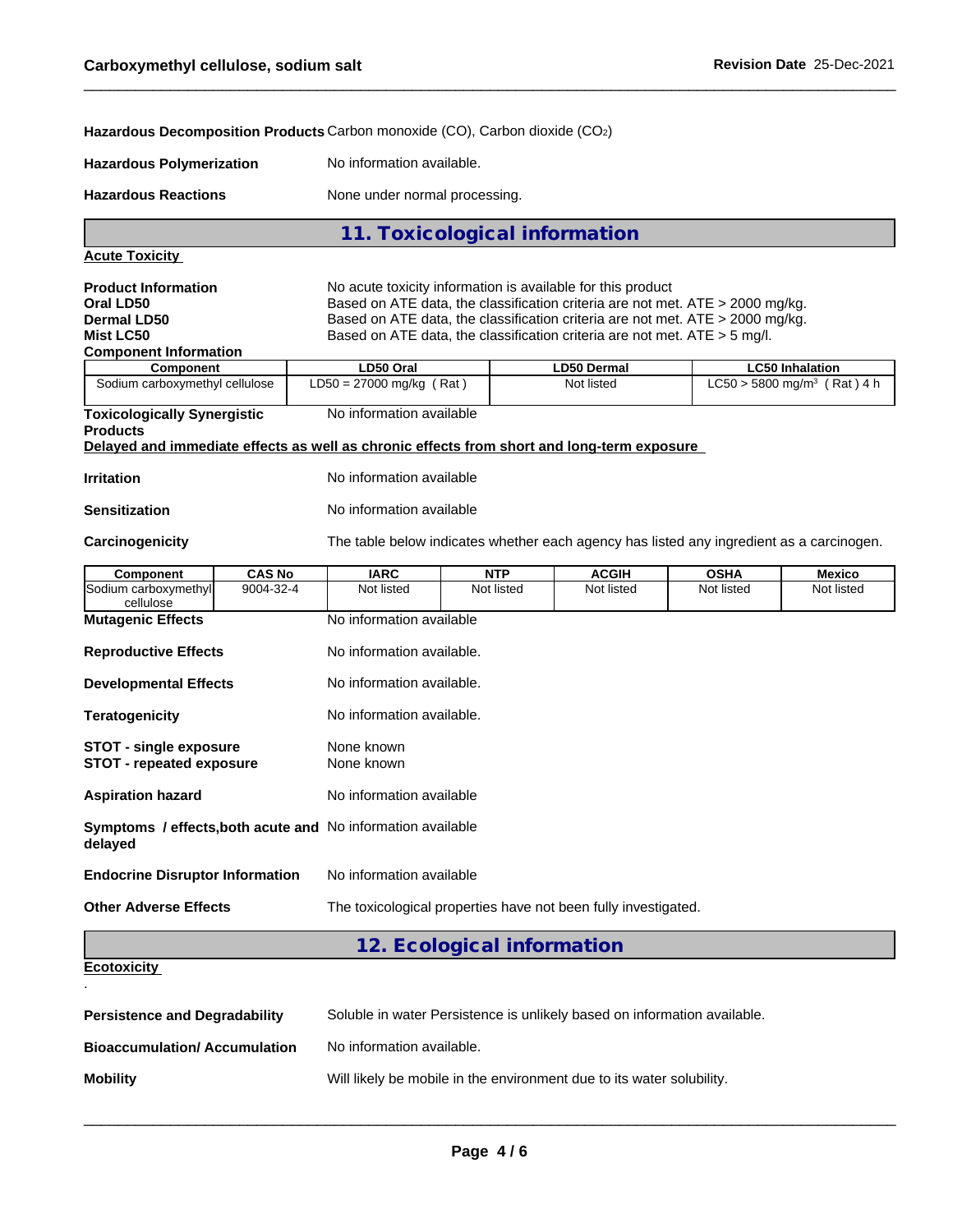## **13. Disposal considerations**

**Waste Disposal Methods** Chemical waste generators must determine whether a discarded chemical is classified as a hazardous waste. Chemical waste generators must also consult local, regional, and national hazardous waste regulations to ensure complete and accurate classification.

| 14. Transport information  |                            |  |  |
|----------------------------|----------------------------|--|--|
|                            | Not regulated              |  |  |
| <u>DOT</u><br><u>_TDG_</u> | Not regulated              |  |  |
| <b>IATA</b>                | Not regulated              |  |  |
| <b>IMDG/IMO</b>            | Not regulated              |  |  |
|                            | 15. Regulatory information |  |  |

#### **United States of America Inventory**

| Component                      | CAS No    | <b>TSCA</b> | <b>TSCA</b><br><b>\ Inventorv notification -</b><br><b>Active-Inactive</b> | <b>TSCA - EPA Requiatory</b><br><b>Flags</b> |
|--------------------------------|-----------|-------------|----------------------------------------------------------------------------|----------------------------------------------|
| Sodium carboxymethyl cellulose | 9004-32-4 |             | <b>CTIVE</b><br>◡                                                          | ハ                                            |

#### **Legend:**

**TSCA** US EPA (TSCA) - Toxic Substances Control Act, (40 CFR Part 710)

X - Listed

'-' - Not Listed

XU - Indicates a substance exempt from reporting under the Inventory Update Rule, i.e. Partial Updating of the TSCA Inventory Data Base Production and Site Reports (40 CFR 710(B)

**TSCA 12(b)** - Notices of Export Not applicable

#### **International Inventories**

Canada (DSL/NDSL), Europe (EINECS/ELINCS/NLP), Philippines (PICCS), Japan (ENCS), Japan (ISHL), Australia (AICS), China (IECSC), Korea (KECL).

| <b>Component</b>                                   | <b>CAS No</b>             | DSI | <b>NDSL</b> | <b>EINECS</b> | <b>PICCS</b> | <b>ENCS</b> | <b>ISHL</b> | <b>AICS</b> | IFABA<br>IELOL | <b>KECL</b>         |
|----------------------------------------------------|---------------------------|-----|-------------|---------------|--------------|-------------|-------------|-------------|----------------|---------------------|
| Sodiu <sub></sub><br>cellulose<br>ım carboxvmethvl | $\sim$<br>900<br>'J4-32-4 |     |             |               |              |             |             |             |                | 05354<br>17 F<br>n. |

**KECL** - NIER number or KE number (http://ncis.nier.go.kr/en/main.do)

#### **U.S. Federal Regulations**

| <b>SARA 313</b>                                                | Not applicable                                              |
|----------------------------------------------------------------|-------------------------------------------------------------|
| SARA 311/312 Hazard Categories                                 | See section 2 for more information                          |
| <b>CWA (Clean Water Act)</b>                                   | Not applicable                                              |
| <b>Clean Air Act</b>                                           | Not applicable                                              |
| <b>OSHA</b> - Occupational Safety and<br>Health Administration | Not applicable                                              |
| <b>CERCLA</b>                                                  | Not applicable                                              |
| <b>California Proposition 65</b>                               | This product does not contain any Proposition 65 chemicals. |
| U.S. State Right-to-Know<br>Requlations                        | Not applicable                                              |